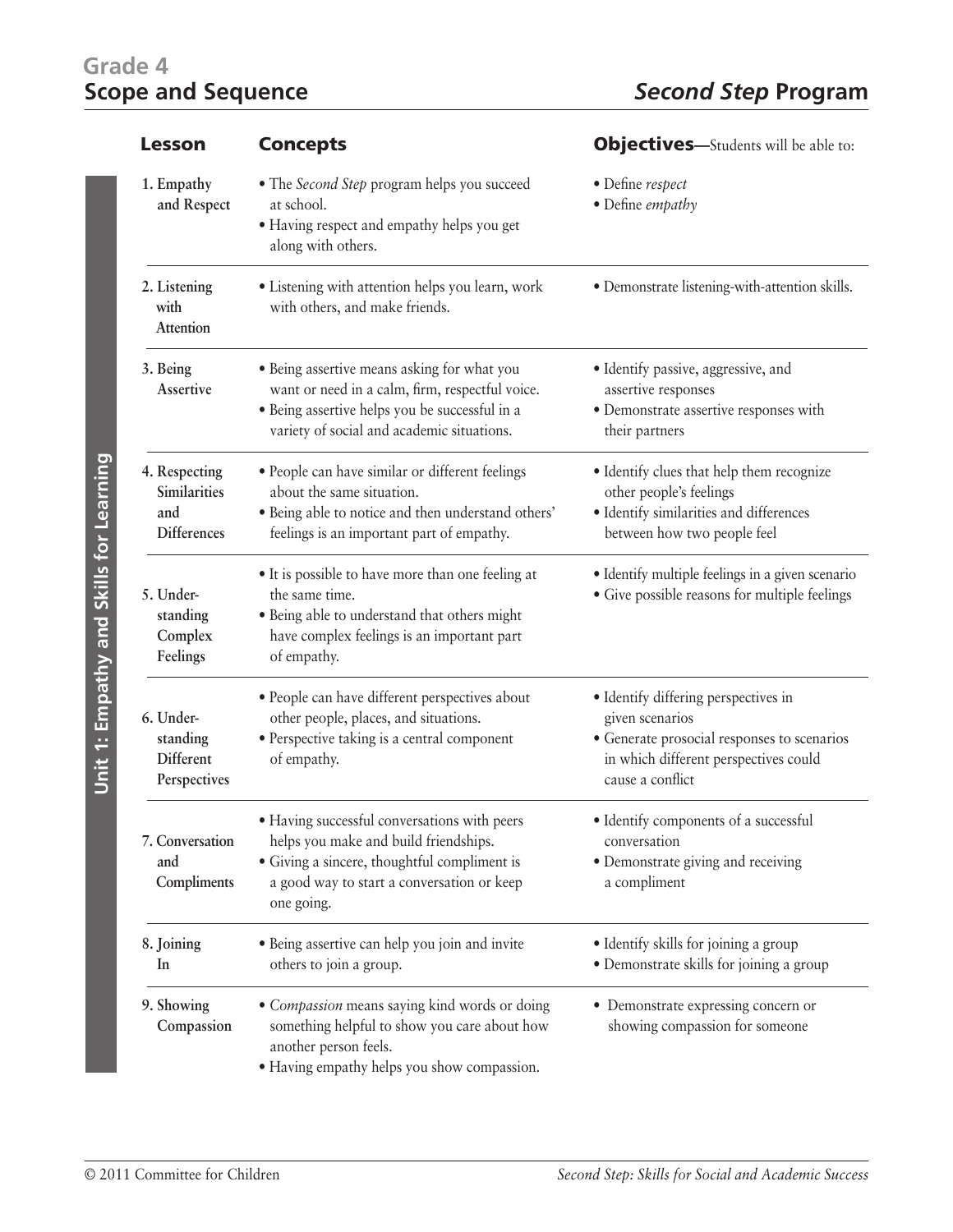## Grade 4<br>**Scope and Sequence**

| Lesson                                        | <b>Concepts</b>                                                                                                                                    | <b>Objectives</b> —Students will be able to:                                                                                                                                                                                          |
|-----------------------------------------------|----------------------------------------------------------------------------------------------------------------------------------------------------|---------------------------------------------------------------------------------------------------------------------------------------------------------------------------------------------------------------------------------------|
| 10. Introducing<br>Emotion<br>Manage-<br>ment | . When you feel strong feelings, it's hard to<br>think clearly.<br>· Unmanaged, strong emotions can lead to<br>negative behavior and consequences. | ·Describe what triggers their own<br>strong emotions<br>· Describe what happens in their brains<br>and bodies when they experience<br>strong emotions                                                                                 |
| 11. Managing<br>Strong<br>Feelings            | · Staying in control of your emotions and actions<br>helps you get along better with others and be<br>successful at school.                        | • Demonstrate the ability to interrupt<br>escalating emotions<br>· Determine a person "signal"<br>· Identify and name strong feelings as<br>they occur                                                                                |
| 12. Calming<br>Down Anger                     | • Calming down emotions that are getting out of<br>control helps you think clearly so you can<br>avoid negative consequences.                      | • Identify situations in which they might<br>need to calm down<br>· Demonstrate the technique for deep,<br>centered breathing<br>· Identify and demonstrate other Calming-<br>Down Strategies (counting, using positive<br>self-talk) |
| 13. Managing<br>Anxiety                       | · Effectively managing your anxiety makes it<br>easier to focus and succeed in social and<br>academic situations.                                  | · Identify situations that cause anxiety<br>· Apply what they've learned about<br>calming down to anxiety-provoking<br>scenarios, including academic challenges                                                                       |
| 14. Avoiding<br>Jumping to<br>Conclusions     | · Calming down strong emotions helps you<br>think clearly about a situation so you can<br>avoid jumping to conclusions.                            | · Identify emotion-management strategies<br>· Demonstrate Assertiveness Skills<br>· Identify and demonstrate positive self-<br>talk statements                                                                                        |
| 15. Handling<br>Put-Downs                     | · Calming down helps you handle put-downs<br>and avoid making conflicts escalate.                                                                  | · Identify strategies for handling put-downs<br>· Demonstrate what they've learned about<br>strategies for calming down<br>· Demonstrate assertive responses to<br>put-downs                                                          |